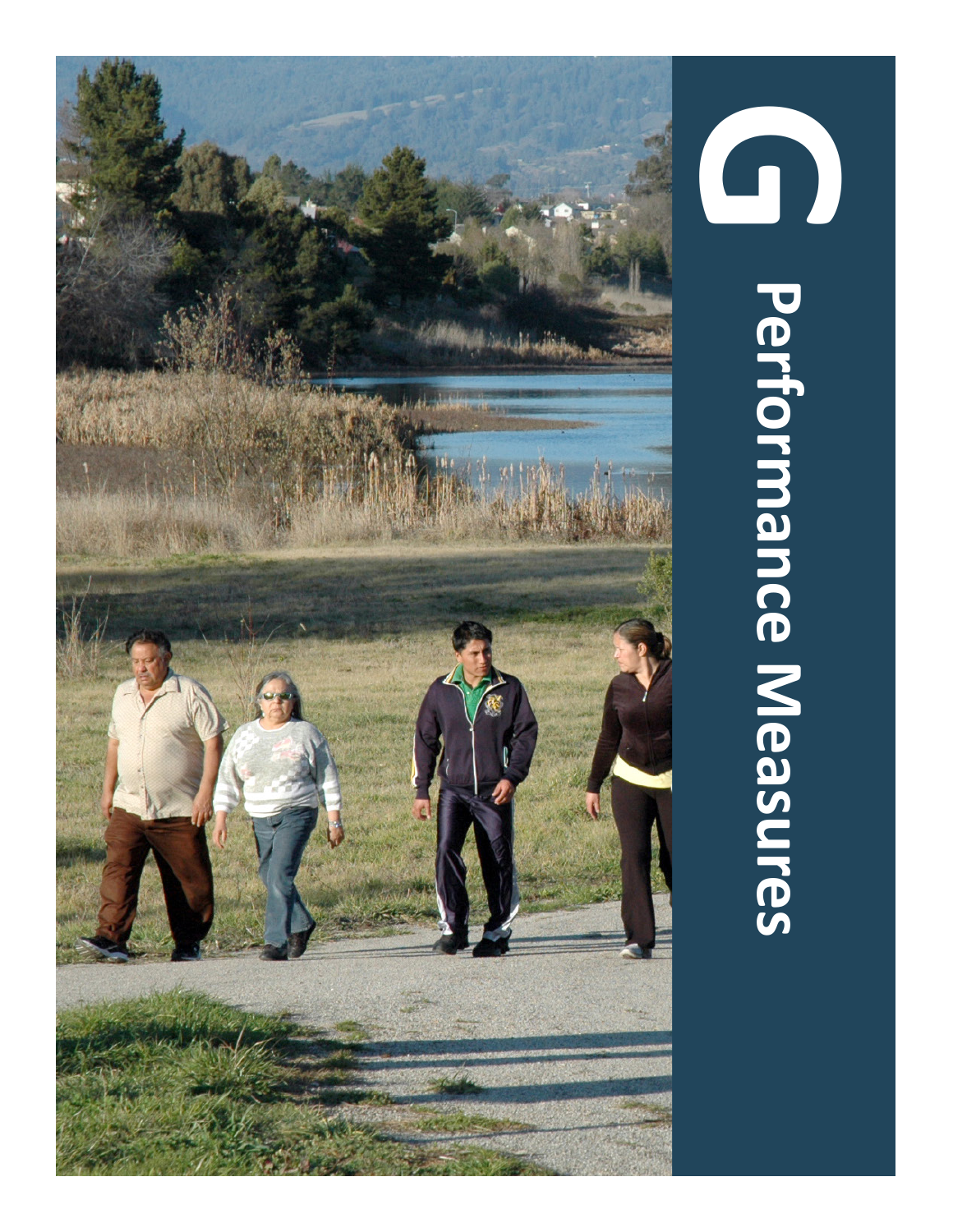# **Regional Performance Measures**

# **Introduction**

This appendix highlights the performance of the MTP/SCS for 2045. The performance of the Revenue Constrained network also is compared to other network scenarios, such as 2015 Existng and 2045 No Build.

The performance of the 2045 Revenue Constrained Network compared to existing conditions (2015), 2020, 2035 and the 2045 No Build is shown in Table G-1. In additon, this appendix includes the methodology to estmate the performance measures.

# **Table G-1: Performance Measure Results**

| <b>Regional Performance Measures</b>                      | 2015            | 2020           | 2035           | 2045     | 2045    |
|-----------------------------------------------------------|-----------------|----------------|----------------|----------|---------|
|                                                           | <b>Existing</b> | <b>MTP/SCS</b> | <b>MTP/SCS</b> | No Build | MTP/SCS |
| <b>Access and Mobility</b>                                |                 |                |                |          |         |
| Work Trips Within 30 Minutes (percentage)                 |                 |                |                |          |         |
| Drive Alone                                               | 85.1%           | 85.1%          | 84.4%          | 84.8%    | 84.3%   |
| Carpool                                                   | 85.1%           | 85.1%          | 84.4%          | 84.8%    | 84.3%   |
| Transit                                                   | 58.1%           | 57.6%          | 60.6%          | 59.5%    | 60.8%   |
| Population Within 30 Minutes of Parks (percentage)        |                 |                |                |          |         |
| Drive Alone                                               | 98.3%           | 98.4%          | 98.4%          | 98.4%    | 98.4%   |
| <b>Bike</b>                                               | 97.5%           | 97.5%          | 97.6%          | 97.7%    | 97.7%   |
| Walk                                                      | 90.1%           | 90.1%          | 90.3%          | 90.3%    | 90.3%   |
| Population Within 30 Minutes of Healthcare (percentage)   |                 |                |                |          |         |
| Drive Alone                                               | 97.7%           | 97.7%          | 97.8%          | 97.9%    | 97.9%   |
| <b>Bike</b>                                               | 90.7%           | 90.5%          | 90.3%          | 90.3%    | 90.3%   |
| Walk                                                      | 70.0%           | 69.3%          | 67.7%          | 67.3%    | 67.3%   |
| Daily Vehicle Delay Per Capita (minutes)                  | 3.36            | 5.34           | 5.37           | 6.96     | 6.13    |
| Commute Travel Time (minutes)                             | 15.3            | 15.4           | 15.5           | 15.5     | 15.6    |
| <b>Economic Vitality</b>                                  |                 |                |                |          |         |
| Population Near High Quality Transit (percentage)         | 15.3%           | 15.4%          | 25.9%          | 14.7%    | 30.0%   |
| Jobs Near High Quality Transit (percentage)               | 12.0%           | 12.0%          | 23.8%          | 11.8%    | 24.8%   |
| Daily Truck Delay (hours)                                 | 3,772           | 6,404          | 6,746          | 9,611    | 8,218   |
| <b>Environment</b>                                        |                 |                |                |          |         |
| GHG Reductions (Percent reduction from 2005 baseline) $1$ | N/A             | 3.02           | 6.29           | N/A      | N/A     |
| Open Space Consumed (acres) <sup>2,3</sup>                | N/A             | N/A            | 133            | N/A      | 293     |
| Farmland Converted (acres) <sup>2,3,4</sup>               | N/A             | N/A            | 837            | N/A      | 2,635   |
| <b>Healthy Communities</b>                                |                 |                |                |          |         |
| Growth in Opportunity Areas (percentage)                  |                 |                |                |          |         |
| Monterey County                                           | N/A             | 4.4%           | 22.8%          | 32.9%    | 32.3%   |
| San Benito County                                         | N/A             | 25.4%          | 22.2%          | 21.8%    | 21.8%   |
| Santa Cruz County                                         | N/A             | $-3.9%$        | 5.2%           | 7.0%     | 7.0%    |
| Alternative Transportation Trips (percentage)             | 15.1%           | 14.8%          | 14.9%          | 14.6%    | 14.7%   |
| Population Near Bike Facilities (percentage)              | N/A             | N/A            | N/A            | N/A      | 86.9    |
| Jobs Near Bike Facilities (percentage)                    | N/A             | N/A            | N/A            | N/A      | 90.5    |
| Peak Period Congested Vehicle Miles of Travel (miles)     | 552,221         | 707,987        | 729,353        | 875,310  | 797,962 |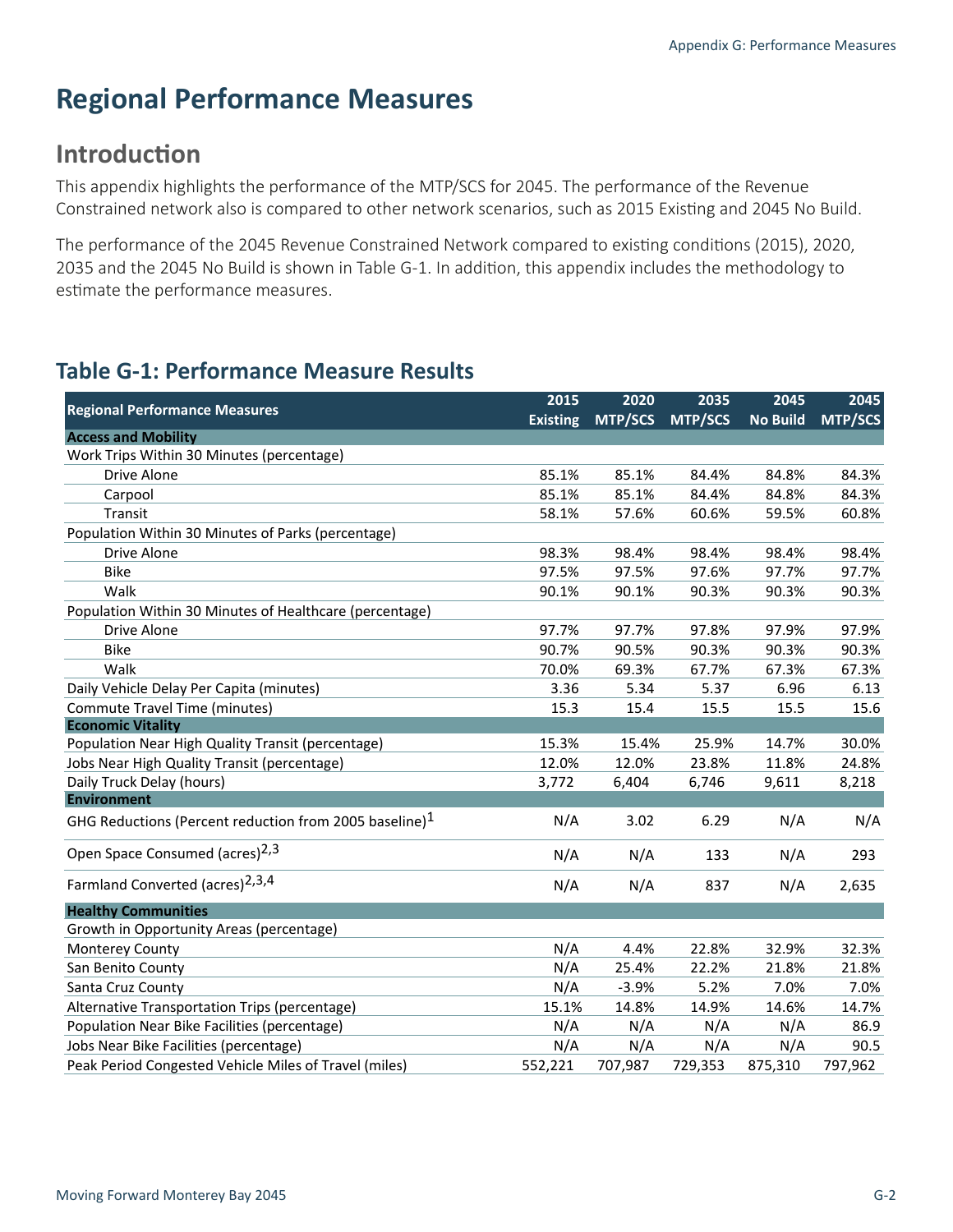# **Table G-1: Performance Measure Results (continued)**

| <b>Regional Performance Measures</b>                                     | 2015  | 2020  | 2035<br>Existing MTP/SCS MTP/SCS No Build MTP/SCS | 2045  | 2045  |
|--------------------------------------------------------------------------|-------|-------|---------------------------------------------------|-------|-------|
| <b>Social Equity</b>                                                     |       |       |                                                   |       |       |
| Distribution of MTP/SCS Investments (percentage) <sup>5</sup>            |       |       |                                                   |       |       |
| Low income population                                                    | N/A   | N/A   | 41.9%                                             | N/A   | 81.7% |
| Non low income population                                                | N/A   | N/A   | 72.4%                                             | N/A   | 83.6% |
| Minority population                                                      | N/A   | N/A   | 41.9%                                             | N/A   | 89.6% |
| Non minority population                                                  | N/A   | N/A   | 72.7%                                             | N/A   | 87.2% |
| Low mobility (zero car households and aged populations)                  | N/A   | N/A   | 52.9%                                             | N/A   | 71.5% |
| Low community engagement (linguistic isolation and education attainment) | N/A   | N/A   | 32.6%                                             | N/A   | 67.9% |
| Access to Transit within 1/2 mile (percentage) <sup>b</sup>              |       |       |                                                   |       |       |
| Low income population                                                    | 9.9%  | 10.0% | 14.3%                                             | 9.9%  | 14.4% |
| Non low income population                                                | 2.3%  | 2.4%  | 6.1%                                              | 2.3%  | 6.9%  |
| Minority population                                                      | 16.7% | 16.9% | 19.9%                                             | 16.8% | 19.9% |
| Non minority population                                                  | 0.7%  | 0.7%  | 7.4%                                              | 0.7%  | 8.1%  |
| Low mobility (zero car households and aged populations)                  | 0.6%  | 0.6%  | 1.6%                                              | 0.6%  | 1.6%  |
| Low community engagement (linguistic isolation and education attainment) | 1.2%  | 1.2%  | 1.4%                                              | 1.3%  | 1.4%  |
| <b>System Preservation and Safety</b>                                    |       |       |                                                   |       |       |
| Maintain the Transportation System (percentage)                          | N/A   | N/A   | 60.5%                                             | N/A   | 62.6% |
| Fatalities and Injuries per 1,000 VMT                                    | 0.02  | 0.03  | 0.05                                              | 0.06  | 0.06  |
| Annual Projected Bike/Pedestrian Fatalities and Injuries per 1,000 VMT   | 0.005 | 0.006 | 0.005                                             | 0.004 | 0.004 |

1

Greenhouses gas reductions in 2020 are -3.0 percent per capita and a -6.3 percent per capita from 2005 levels.

<sup>2</sup>Rail proiects are not reflected in the 2020, 2035 and 2045 MTP/SCS regionally significant project analysis, as rail lines are existing. <sup>3</sup>2045 No Build scenario has increased open space due to farmland conversion per the 2045 MTP/SCS typology as identified by the city and county jurisdictions in SOI's.

<sup>4</sup>Farmland analyzed is Prime, Unique, or Farmland of Statewide Importance as defined by Dept. of Conservation FMMP.

5Calculated based upon criteria on total investment of all modelable projects within 1/2 mile of U.S. Census Bureau defined tracts.

6<br>Tracts defined per U.S. Census Bureau. Calculated based per criteria on total acreage and percentage of population within a <sup>1/2</sup> mile of transit.

# **Methodology to Estmate Performance Measures**

The methodology used to calculate the regional performance measures is detailed below. A variety of tools such as the Regional Travel Demand Model (RTDM), geographic informaton system (GIS), and EMFAC were used to estmate the performance measures.

#### **Percent of Work Trips That Are 30 Minutes or Less By Mode**

This performance measure is calculated by using the Regional Travel Demand Model. It is the work trips that are 30 minutes or less and divided by total work trips by mode: drive alone, carpool and transit.

#### **Percent of Populaton That Are 30 Minutes or Less From a Park, By Mode**

This performance measure was calculated using spatially referenced population data, provided by AMBAG's 2022 Regional Growth Forecast, and a point data set of federal, state, county, and local parks, validated from the California Protected Areas Database. 30 minutes travel tme by mode (Drive Alone, Transit, Bike and Walk) were calculated by using average speed calculatons for each mode. TAZ fles from each scenario from the 2045 Regional Travel Demand Model (RTDM) were clipped by buffers to calculate the percent of population within the 30 minutes of parks buffer, for each mode.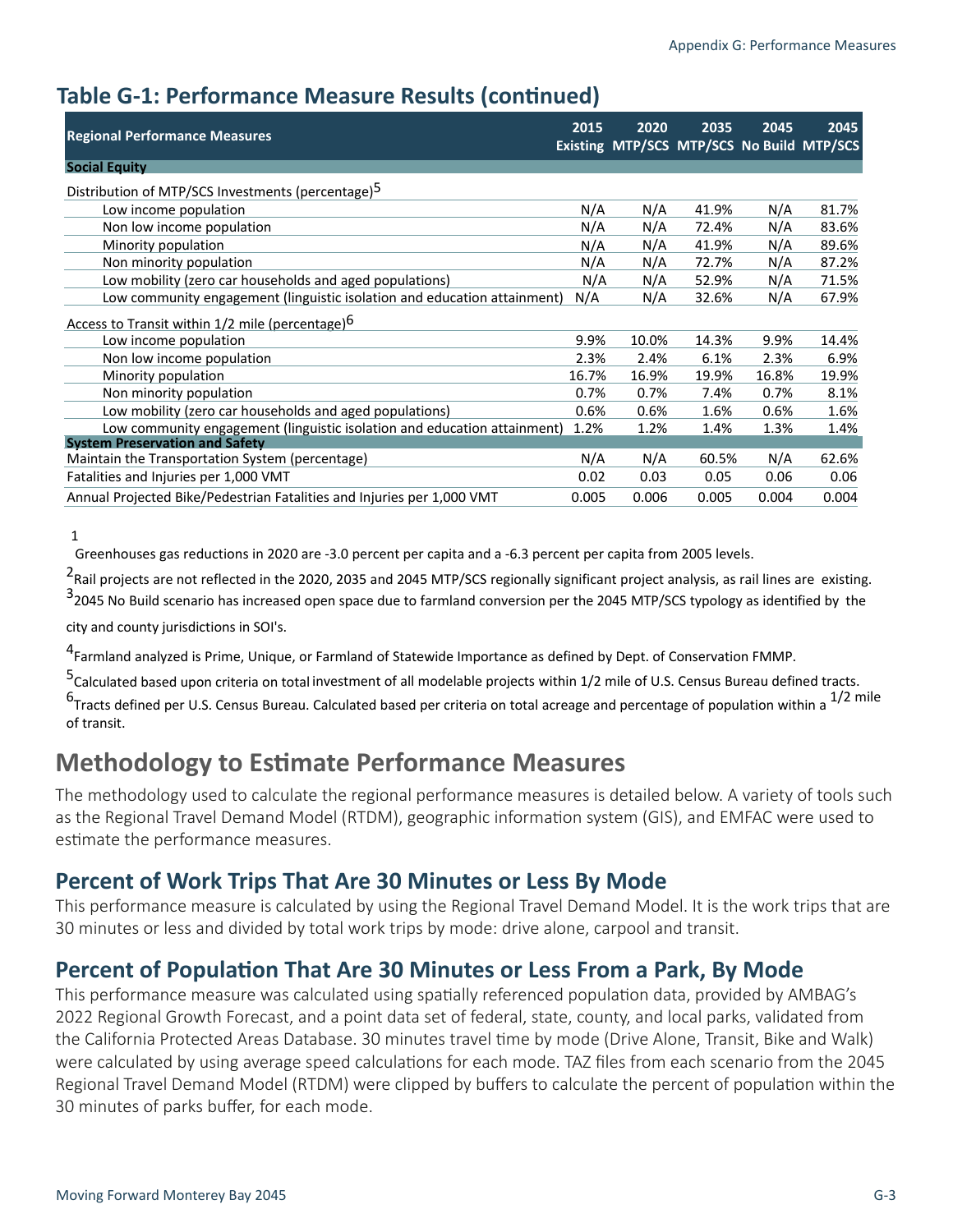#### **Percent of Populaton That Are 30 Minutes or Less From Healthcare, By Mode**

This performance measure was calculated using spatially referenced population data, provided by AMBAG's 2022 Regional Growth Forecast, and a point data set of all hospitals and community clinics in the AMBAG region, validated from employment data and Office of Statewide Health Planning and Development (OSHPD) data. . 30 minutes travel time by mode (Drive Alone, Transit, Bike and Walk) were calculated by using average speed calculations for each mode. TAZ files from each scenario from the 2045 Regional Travel Demand Model (RTDM) were clipped by bufers to calculate the percent of populaton within the 30 minutes of parks bufer, for each mode.

#### **Average Daily Vehicle Delay Per Capita**

This performance measure is an output of the Regional Travel Demand Model (RTDM). To calculate the daily vehicle delay per capita, vehicle hours of delay were totaled for all classes and divided by the total population for each year/scenario.

#### **Average Work Trip Travel Time**

This performance measure is calculated by using outputs from the Regional Travel Demand Model. It is the work trip person hours of travel divided by total work trips (peak period).

#### **Percent of Populaton Within ½ Mile of a High Quality Transit Stop**

This performance measure was calculated using GIS. It is the populations within a 1/2 mile of all high quality transit stops divided by the total population in the region. Populations are calculated by using population data at the traffic analysis zone (TAZ) spatial level. Spatially referenced population data for the year 2015 was provided by AMBAG's 2022 Regional Growth Forecast and aggregated to the respective TAZs. The percentage of populations within a  $\frac{1}{2}$  mile of a high quality transit stop (HQTS) was estimated as an equivalent proportion of TAZ area within a  $\frac{1}{2}$  mile of an HQTS. In other words, the percent area of an individual TAZ within a  $\frac{1}{2}$  of an HQTS was applied to the total number of people within that TAZ. Those populations were then summed with all the rest of populations near an HQTS within the AMBAG region, using a  $\frac{1}{2}$  mile buffer in GIS. This process was conducted for each model year and scenario.

#### **Percent of Jobs Within ½ Mile of a High Quality Transit Stop**

This performance measure was calculated using GIS. It is the jobs within a  $\frac{1}{2}$  mile of all high quality transit stops divided by the total jobs in the region. Jobs are calculated by using employment data at the traffic analysis zone (TAZ) spatial level. Spatially referenced employment data for the year 2015 was provided by InfoUSA, and Employment Department Department (EDD), and aggregated to the respective TAZs. The percentage of employees within a 1/2 mile of a high quality transit stop (HQTS) was estimated as an equivalent proportion of TAZ area within a ½ mile of an HQTS. In other words, the percent area of an individual TAZ within a ½ of an HQTS was applied to the total number of employees within that TAZ. Those employees were then summed with all the rest of employees near an HQTS within the AMBAG region. This method assumes that employees are equally distributed throughout the TAZ. However, given that individual TAZs within urbanized areas (and therefore HQTS) are not spatially broad, the possibility of underestimating employment numbers near HQTS is low.

#### **Daily Truck Hours of Delay**

This performance measure is an output of the Regional Travel Demand Model (RTDM), and is calculated by multiplying the daily total vehicle hour delay by total number of trucks as reported by the RTDM.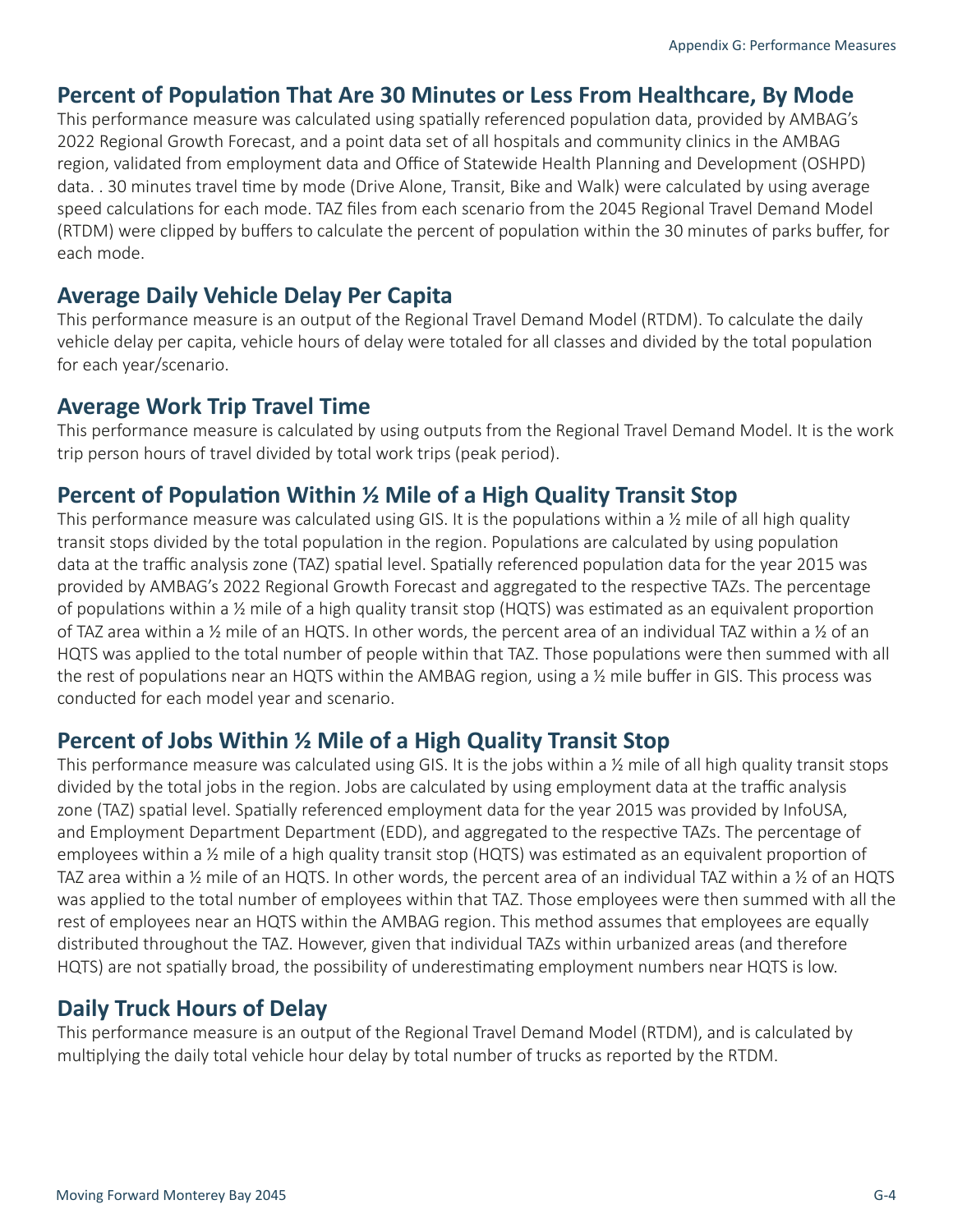#### **GHG Emissions**

This performance measure reports the CO2 emissions for SB 375 vehicle types per capita based on outputs from the Regional Travel Demand Model and the California Air Resources Board's Emissions Factor (EMFAC) model. It is the daily pounds of CO2 divided by total population as a percent reduction from the 2005 baseline.

#### **Impacts to Sensitve Habitat Areas & Open Space**

This performance measure shows the total acreage of open space consumed by development. In that regard it considers impacts to sensitve habitat only as it pertains to destructon of that potental habitat for development. The performance measures do not include a separate analysis for sensitve habitat, however a detailed discussion of the impacts to sensitve habitat can be found in the Environmental Impact Report. Calculation of the acreage of open space consumed by each scenario was performed at the parcel level using GIS by examining the changes between existing and alternative land use types for each scenario. To estimate the amount of open space consumed under any given scenario, the sum was derived of all parcel areas which changed from open space (undeveloped land) to developed land.

#### **Farmland Preservation**

Calculation of the acreage of agricultural land consumed by each scenario was performed using GIS at the parcel level by examining the changes between existng and alternatve land use types for each scenario. To estmate the amount of farmland consumed under any given scenario, the sum was derived of all parcel areas which changed from "Important Farmland" (as defined by California Department of Conservation DOC. 2016A) to developed land.

#### **Growth in Opportunity Areas**

This performance measure was calculated using GIS. It shows the percent change in populaton within opportunity areas for each model scenario, compared to the baseline 2015. Population was calculated by using population data at the traffic analysis zone (TAZ) spatial level. Spatially referenced population data for each scenario year was provided by AMBAG's 2022 Regional Growth Forecast and aggregated to the respectve TAZs. The percentage of the population within the opportunity area for each model year was estimated as an equivalent proportion of TAZ area within the opportunity area. Each model scenario's populations were then summed by county individually, and then summed regionally. The percent change for each model year was then calculated by subtracting model scenario data from the baseline 2015 data and dividing by base year data.

#### **Alternatve Transportaton Trips**

This performance measure is an output from the Regional Travel Demand Model. It is the total number of bike, walk and transit trips.

#### Percent of Population Within <sup>1/2</sup> Mile of a Bike Facility

This performance measure was calculated using GIS, and compiled bike facility data, provided by San Benito County Council of Governments, Transportaton Agency of Monterey County and Santa Cruz County Regional Transportation Commission. Population data was an output of the 2045 Regional Travel Demand Model. Total population was summed for the TAZs and then used to calculate the percent of TAZ's population within a half mile of all classes of bike I, II, III, and IV.

#### **Percent of Jobs Within ½ Mile of a Bike Facility**

This performance measure was calculated using GIS, and compiled bike facility data, provided by San Benito County Council of Governments, Transportation Agency of Monterey County and Santa Cruz County Regional Transportation Commission. Employment data was an output of the 2045 Regional Travel Demand Model. Total employment was summed for the TAZs and then used to calculate the percent of TAZ's employment total within a half mile of all classes of bike I, II, III, and IV.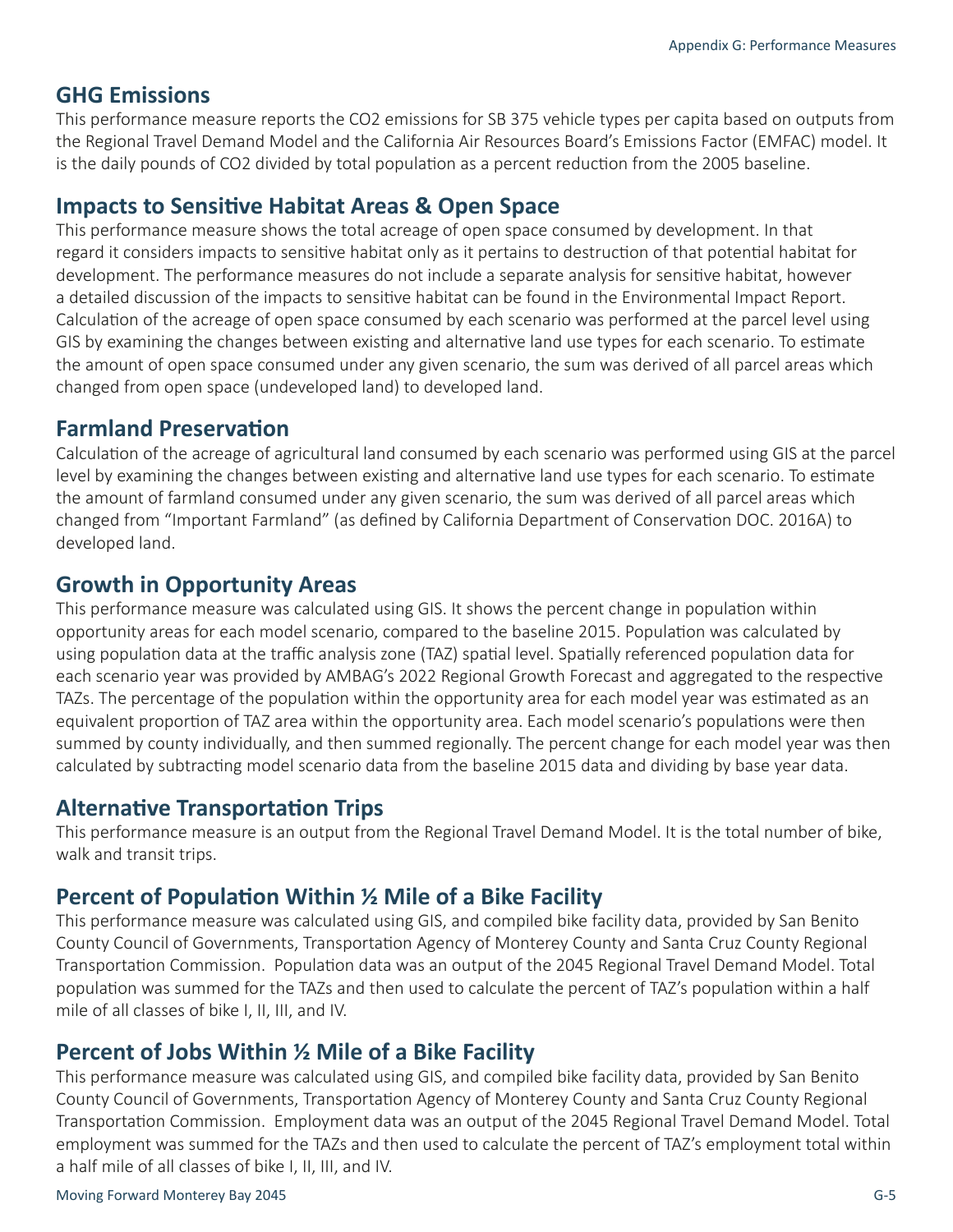#### **Congested Vehicle Miles of Travel**

This performance measure uses the Regional Travel Demand Model. It is the total vehicle miles traveled at level of service, E and F (volume/capacity ≥ 0.86 for functional class 2 and where volume/capacity ≥ 0.90 for functional classes 3-7) divided by total vehicle miles traveled in the peak periods.

#### **Distributon of MTP/SCS Investments**

This performance measure is calculated using GIS. It is the dollar value of MTP expenditures serving low income and minority communites divided by total MTP expenditures. Note: this indicator provides a snapshot of MTP expenditures by geographic area. Other factors such as proximity to impacts of transportation projects and services are not refected in this indicator.

#### *Defning Disadvantaged Communites (Low Income and Minority)*

The definition of minority individual was considered any non white or mixed race person according to the 2015 5-Year American Community Survey (ACS) data. Conversely, a non minority individual was considered any white or non Hispanic person. For the purposes of this analysis, a tract was considered to be predominantly minority if greater than 65% of the total population was non white. This is the same definition used in the adopted 2040 MTP/SCS.

AMBAG chose to use 200% of the federal poverty level for 2015 as the definition for low income. This refects the higher cost of living in the AMBAG region. For the purpose of this analysis, a tract was considered predominantly low income if greater than 33% of residing families earned less than 200% of the federal poverty level annually.

#### *Defning Low Mobility (Aged Populaton, Zero-Car Households and Disability)*

Population aged 65 and over that had income below the poverty level are considered low mobility. For this analysis, a tract was considered low mobility if 15% of the population aged 65 and over had income below the poverty level.

Households that have zero-vehicle ownership fall into the low mobility category. For this analysis, a tract was considered low mobility if 5% of the households in the tract have zero-car ownership. Census reports disabiliity in six categories: Hearing difficulty, vision difficulty, cognitive difficulty, ambulatory difficulty, self-care difficulty, and independent living difficulty. Tracts with 11.35 percent disabled population, or 20 percent above regional average, was selected.

#### **Defining Low Community Engagement (Limited English Proficiency and Educational** *Atainment)*

The definition of Limited English Proficiency (LEP) was considered households where English is not the primary language and English is not spoken "very well." A tract was considered to have low community engagement if 15% of the tract were households where English is not spoken "very well."

The definition of educational attainment was considered population over age 25 who have not earned a high school diploma. A tract was considered to have low community engagement if 15% of the tract is over the age of 25 without a high school diploma.

#### **Equitable Transit Access**

This performance measure was calculated using GIS. Existng and proposed transit were located based on information provided by RTPAs.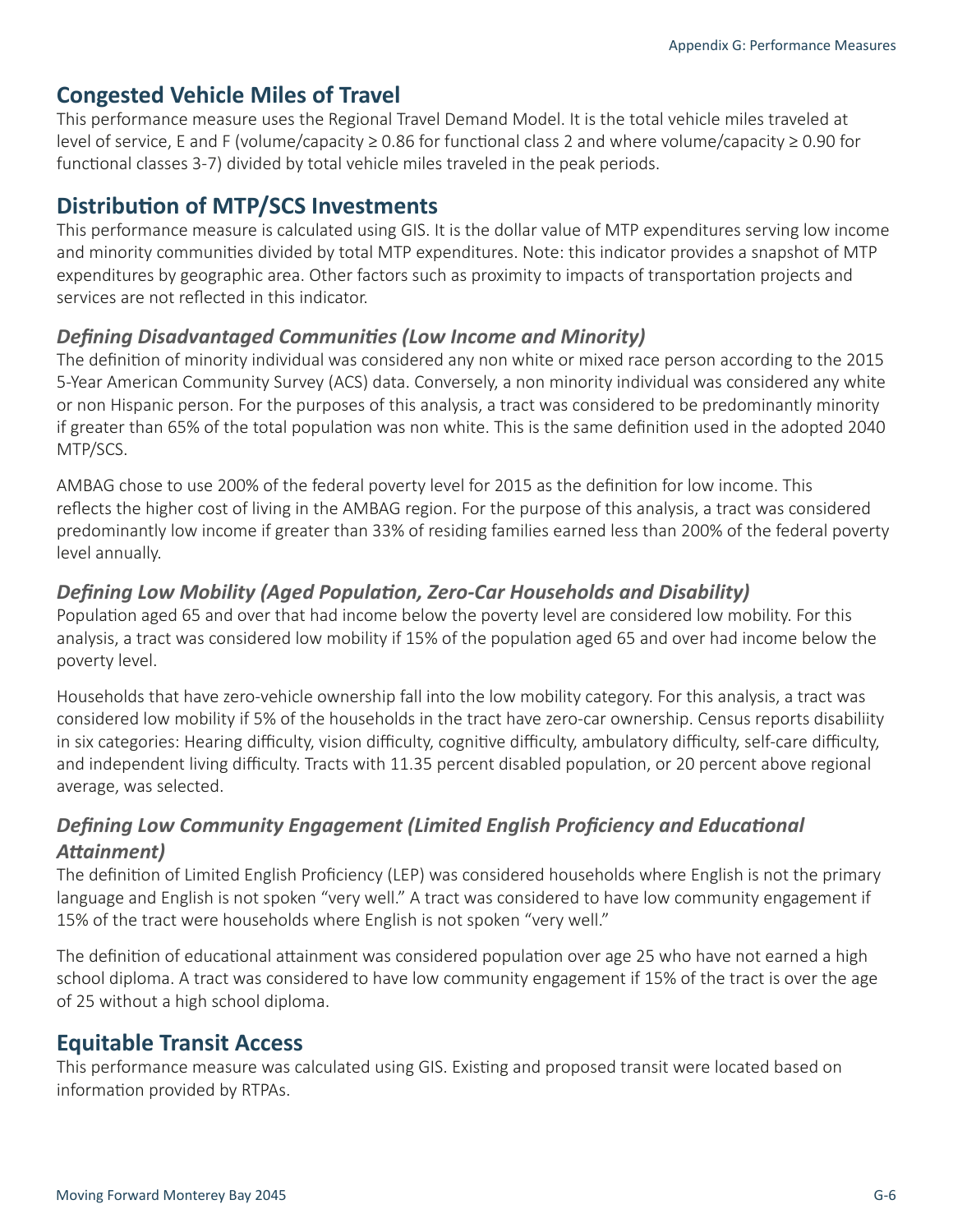The percentage of the regionwide population of each sub-group who reside within a  $\frac{1}{2}$  mile of a current or proposed transit was calculated using available demographic data from American Community Survey. Income and minority data were available at the census tract spatial resolution. Race populations were quantified by the number of minority/non-minority individuals residing within a tract. Income information was quantified by the number of families (any two or more people living together related by marriage, birth, or adopton) with a combined income below predefned thresholds residing within a tract.

Since census tracts can span broad spatial distances relative to a  $\frac{1}{2}$  mile buffer, a method was needed to parse the sub-populations within large tracts. The percentage of families and individuals residing within a  $\frac{1}{2}$  radius of transit was estimated using the ratio within the buffered  $\frac{1}{2}$  mile to the total number within each respective census tract. This method was found to be adequate for estimating the percentage of people within a  $\frac{1}{2}$  mile radius of transit given the lack of detailed and consistent parcel level data available for the region.

#### **Percent of Transportaton Investments Towards Maintenance and Rehabilitaton**

This performance measure was calculated by taking the sum of maintenance and rehabilitaton transportaton investments divided by all transportation investments.

#### **Annual Projected Accidents**

This performance measure evaluates the safety of the transportation system by using data on injuries and fatalities to calculate a per capita rate of injury or fatality. This is a particularly difficult measure to project because it assumes that fatalities and injuries are held constant for every vehicle mile traveled. However, by establishing it as a performance measure in the 2040 MTP/SCS , this is the second Plan that montors past injuries and fatalites, which allows AMBAG to monitor the efects of the Plan as it is implemented over the course of time. Data for accidents and fatalities obtained from the Statewide Integrated Traffic Records System (SWITRS) for the most recent years available, 2020.

# **Performance Management Rule 1 (PM 1): Safety System Performance Measures Report**

The Fixing America's Surface Transportation Act (FAST Act) requires that MPOs provide a system performance report in the Metropolitan Transportation Plan evaluating the condition and performance of the transportation system with respect to established state performance targets. The 2022 State safety performance measurement targets are based on 5-year rolling averages as follows: Number of Fatalites - 3,491.8; Rate of Fatalities per 100M VMT- 1.042; Number of Serious Injuries per 100M VMT- 16,704.2; and Number of Non-Motorized Fatalites and Non-Motorized Severe Injuries - 4,684.4. AMBAG contributes to the achievement of these statewide goals by requiring all transportaton agencies in the region to assure their projects meet transportaton performance management goals in fnancial programming documents. These state performance targets are regularly updated. Beyond 2022, updated targets can be obtained by contacting AMBAG. The following provides a report on the five-year rolling averages for safety Performance Management (PM 1) Targets: (1) number of fatalities, (2) rate of fatalities per 100 million vehicle miles traveled (VMT), (3) number of serious injuries, (4) rate of serious injuries per 100 million VMT and (5) number of non-motorized fatalites and non-motorized serious injuries.

#### **Number of Fatalites**

Number of fatalities accounts for the number of motorized collision fatality victims in the AMBAG region. Multiple fatalities can result from each collision and this measure does not represent the number collisions throughout the region. Between 2015 and 2019 there were between 65 and 87 vehicular collision related fatalities in the region (see Figure G-1). In this same period the number of fatalities has decreased between 1% and 20% per year, except 2015-16 when fatalities increased. During an average year regional transportation

Moving Forward Monterey Bay 2045 G-7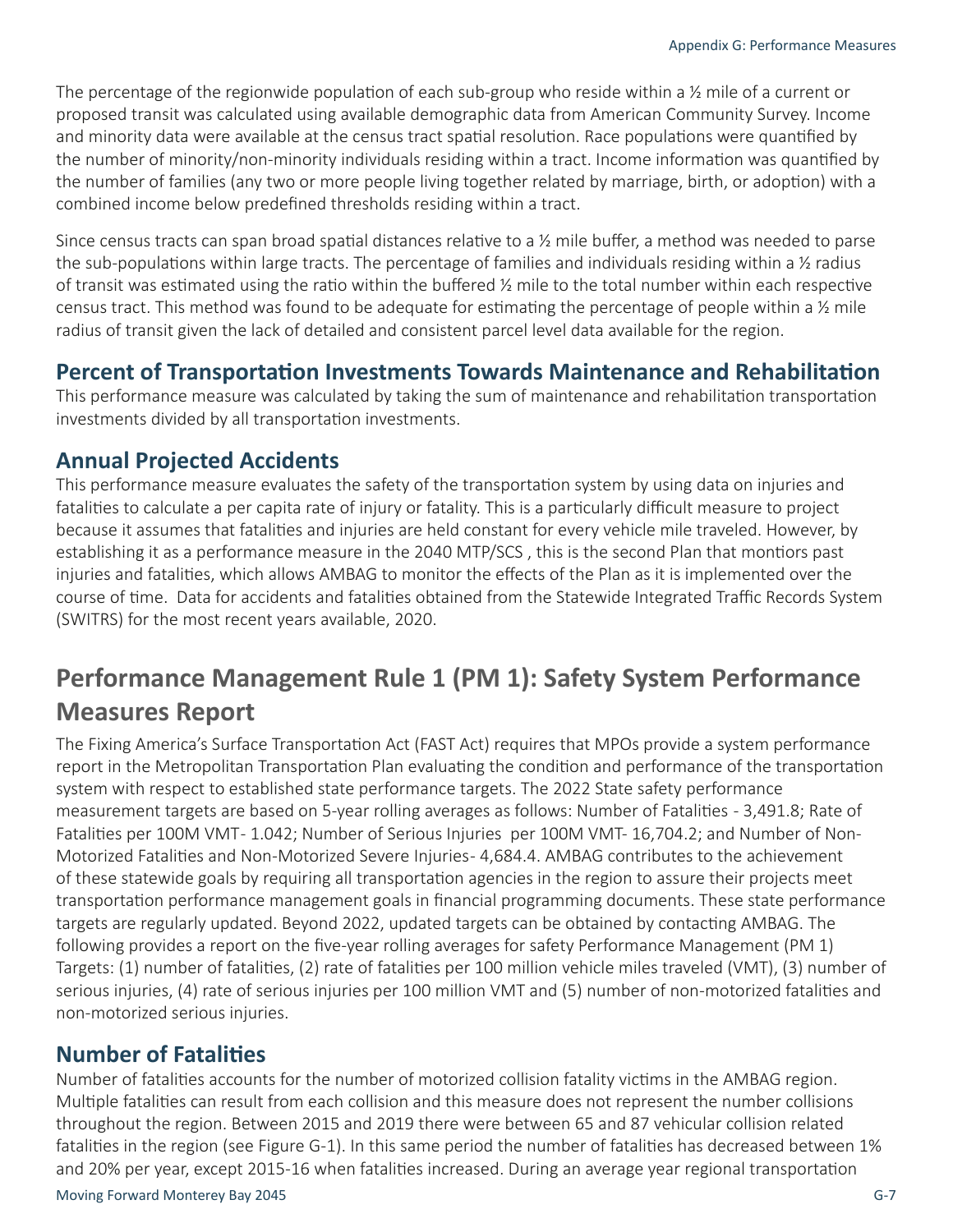| PM 1 Safety                                                          |       |       |       |       |       |  |  |  |  |
|----------------------------------------------------------------------|-------|-------|-------|-------|-------|--|--|--|--|
| Performance                                                          | 2015  | 2016  | 2017  | 2018  | 2019  |  |  |  |  |
|                                                                      |       |       |       |       |       |  |  |  |  |
| <b>Measures</b>                                                      |       |       |       |       |       |  |  |  |  |
| <b>Number of Fatalities</b>                                          |       |       |       |       |       |  |  |  |  |
| <b>AMBAG Region</b>                                                  | 78    | 87    | 86    | 81    | 65    |  |  |  |  |
| 5 Year Average                                                       | 61    | 65.2  | 72.6  | 78.6  | 79.4  |  |  |  |  |
| Rate of Fatalities per 100M VMT                                      |       |       |       |       |       |  |  |  |  |
| <b>AMBAG Region</b>                                                  | 1.3   | 1.4   | 1.4   | 1.2   | 1.0   |  |  |  |  |
| 5 Year Average                                                       | 1.0   | 1.1   | 1.2   | 1.3   | 1.3   |  |  |  |  |
| <b>Number of Serious Injuries</b>                                    |       |       |       |       |       |  |  |  |  |
| <b>AMBAG Region</b>                                                  | 310   | 314   | 336   | 508   | 421   |  |  |  |  |
| 5 Year Average                                                       | 285.2 | 292.4 | 300.6 | 349.8 | 377.8 |  |  |  |  |
| Rate of Serious Injuries per 100M VMT                                |       |       |       |       |       |  |  |  |  |
| <b>AMBAG Region</b>                                                  | 5.0   | 5.1   | 5.4   | 7.8   | 6.4   |  |  |  |  |
| 5 Year Average                                                       | 4.7   | 4.7   | 4.9   | 5.6   | 5.9   |  |  |  |  |
| Number of Non-Motorized Fatalities and Non-Motorized Severe Injuries |       |       |       |       |       |  |  |  |  |
| <b>AMBAG Region</b>                                                  | 73    | 101   | 102   | 115   | 90    |  |  |  |  |
| 5 Year Average                                                       | 81.4  | 86.2  | 90.2  | 96.2  | 96.2  |  |  |  |  |

## **Table G-2: PM1 Safety System Performance Measures**

projects have been able to reduce fatalites and moving forward, safety related projects are expected to mediate the rate at which fatalites are increasing.

#### **Rate of Fatalites per 100M VMT**

Rate of fatalites per 100M VMT accounts for the number of motorized collision fatality victms per 100 million vehicle miles travelled (VMT) in the AMBAG region. Multiple fatalities can result from each collision, this measure does not represent the rate of collisions in the area. Between 2015 and 2019 the rate of fatalites per 100 million VMT, has generally declined or held steady, except 2015-16 when there was an 8% increase (see Figure G-2). This indicates that during an average year regional transportation projects have been able to reduce the rate of fatalities and safety projects are expected to continue this trend.

#### **Number of Serious Injuries**

Number of serious injuries accounts for the number of victms which were seriously injured as the result of motorized collisions in the AMBAG region. Multiple victims with serious injuries may result from each collision and this measure does not represent the number of collisions in the region. Between 2016 and 2020 the annual 5-year rolling average has increased between 1.5% and 14.1% (see Figure G-3). This indicates that historically the region has seen mild to moderately increasing vehicular related serious injury rates. Moving forward, regional transportation projects may contribute towards statewide serious injury reduction targets by reducing the rate of the increase.

#### **Rate of Serious Injuries per 100M VMT**

This measure accounts for the number of vehicular related serious injuries per 100 million vehicle miles travelled in the AMBAG region. Multiple serious injuries can result from each collision and this measure does not represent the number of collisions in the area. Between 2015 and 2019 the number of serious injuries has increased or held steady (see Figure G-4). This indicates that historically the region has seen moderately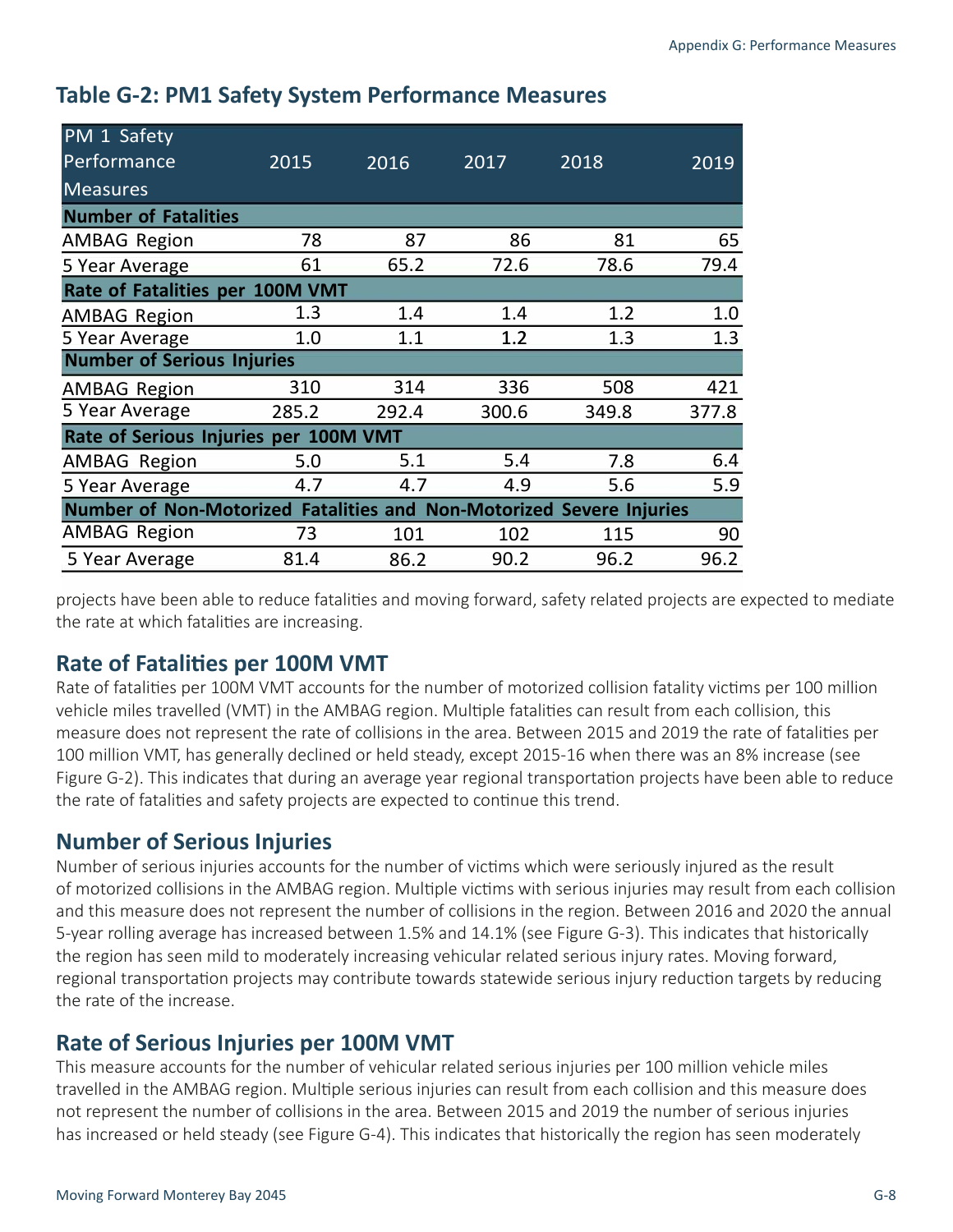increasing vehicular related serious injury rates. Moving forward, regional transportation projects may contribute towards statewide serious injury reduction targets by reducing the rate of increase.

#### **Number of Non-Motorized Fatalites and Severe Injuries**

This measure accounts for the number of non-motorized vehicle related fatalities or injuries as the result of collisions in the AMBAG region, specifically bicyclists and pedestrians. Multiple victims may result from each collision and this measure does not represent the number of collisions in the region. Between 2015 and 2019 this indicator has increased each year except for 2018-19 when there was a 22% decrease (see fgure G-5). If this recent trend contnues, the rolling average rate may decrease in the near future which would contribute towards statewide targets.

# **Performance Management Rule 2 (PM 2):Bridge and Pavement Performance Measures Report**

The following provides a system report for the pavement and bridge conditon Performance Management (PM 2) targets: (1) Percentage of NHS pavement in "good" conditon, (2) Percentage of NHS pavement in "poor" conditon, (2) Percentage of non-NHS pavement in "good" conditon, (4) Percentage of non-NHS pavement in "poor" conditon, (5) Percentage of NHS bridges in "good" conditon, and (6) Percentage of NHS bridges in "poor" conditon. See Table G-3 for a list of the 2022 2-year and 4-year targets for pavement and bridge condition. The State has taken on the responsibility of collecting and reporting on pavement and bridge condition data and provides this information to MPOs for evaluation of progress on these measures. AMBAG contributes to the achievement of these statewide goals by requiring all transportaton agencies in the region to assure their projects meet transportation performance management goals in financial programming documents. In general, the region has contributed to achieving statewide bridge conditon targets but not pavement condition targets. Future regional transportation projects will contrinbute towards pavement and bridge quality goals.

|                                | 2-Year Targets            |       | 4-Year Targets                |      |  |
|--------------------------------|---------------------------|-------|-------------------------------|------|--|
|                                | $(1/1/2022 - 12/31/2023)$ |       | $(1/1/2022 - 12 - 31 - 2025)$ |      |  |
| <b>Measure</b>                 | Good<br>Poor              |       | Good                          | Poor |  |
| Interstate Pavement on the NHS | 47.2%                     | 1.9%  | 49.2%                         | 1.7% |  |
| Non-Interstate Pavement on the | 21.7%                     | 10.5% | 28.2%                         | 9.0% |  |
| NHS Bridges on the NHS         | 49.4%                     | 5.8%  | 46.6%                         | 4.6% |  |

#### **Table G-3: California Bridge and Pavement Conditon Targets**

#### **Table G-4: Pavement Conditon**

|                     |                                   |                           | 2019 Pavement Condition |       |       | 2017 Pavement Condition |       |      |
|---------------------|-----------------------------------|---------------------------|-------------------------|-------|-------|-------------------------|-------|------|
|                     | <b>Total Lane</b><br><b>Miles</b> | % of Lane<br><b>Miles</b> | Good                    | Fair  | Poor  | Good                    | Fair  | Poor |
| <b>AMBAG Region</b> | 269                               | 0.6%                      | .5%                     | 78.6% | 13.9% | 7%                      | 84.0% | 8.3% |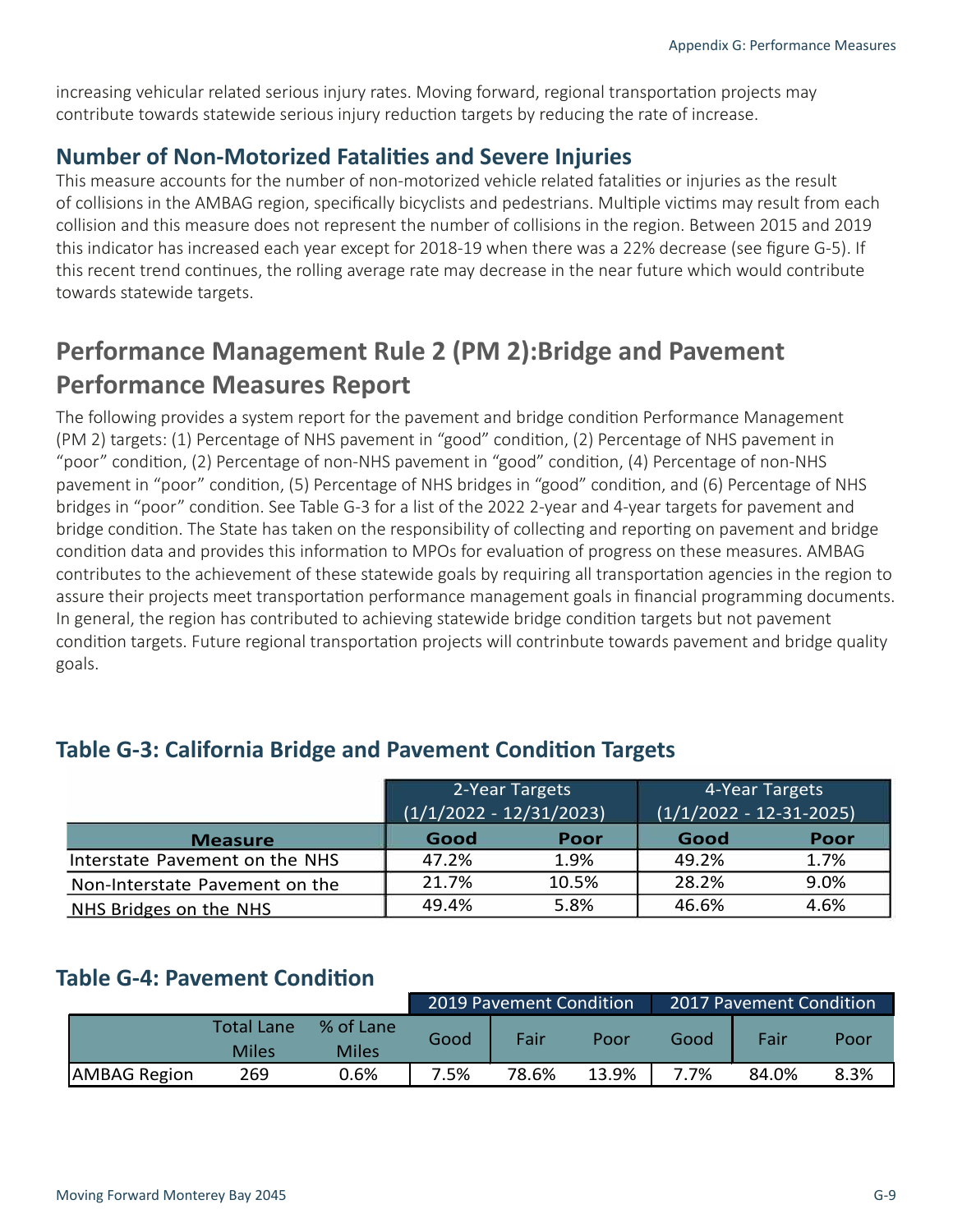|                     |                            |                                     |                             | 2020 NHS Bridge Condition |       |       | 2017 NHS Bridge Condition |       |      |
|---------------------|----------------------------|-------------------------------------|-----------------------------|---------------------------|-------|-------|---------------------------|-------|------|
|                     | Total<br><b>Structures</b> | <b>Total Deck</b><br>Area (Sq. Ft.) | <b>Total %</b><br>Deck Area | Good                      | Fair  | Poor  | Good                      | Fair  | Poor |
| <b>AMBAG Region</b> |                            | 144,280                             | 0.06%                       | 25.8%                     | 36.7% | 37.5% | 11.1%                     | 88.9% | 0.0% |

### **Table G-4: Bridge Conditon**

## **Pavement and Bridges in Good or Poor Conditon**

Most recently available data as of writng shows that AMBAG has 269 lane miles of roadway which is part of the NHS system. Lane miles are counted per lane. For example, one linear mile of two-lane NHS highway would count as two total lane miles. In the AMBAG region between 2017 and 2019 NHS pavement in good conditon declined marginally from 7.7% to 7.5%. NHS pavement in poor conditon went from 8.5% in 2017 to 13.9% in 2019. Between 2017 and 2020 bridges in good conditon on the NHS went from 11.1% to 25.8%. Part of this increase in bridge conditon was due to the replacement of the Pfeifer Canyon Bridge which buckled and was condemned in the winter of 2017. In the same time period, bridges in poor condition increased from 0% to 37.5%. This decline in bridge conditon was partally due to infrastructure damage from the 2020 fre season, including the CZU Lighting Complex Fire and the Carmel Fire.

# **Performance Management Rule 3 (PM 3): System Performance, Freight System, Congestion Mitigation and Air Quality Report**

The following provides a system report for the system performance, freight system, congeston mitgaton and air quality Performance Management (PM 3) target applicable to the AMBAG region: Percent of Reliable Person-Miles Traveled on the Non-Interstate NHS.

#### **Percent of Reliable Person-Miles Travled on the Non-Interstate NHS**

While the State sets targets for seven measures related to PM 3, only one target applies to the AMBAG region: Percent of reliable person miles traveled on the non-interstate NHS. This measure is a Level of Travel Time Reliability (LOTTR) metric and is required to be used by states and MPOs in assessing system performance. LOTTR is defined as the ratio of the longer travel times (80th percentile) to a "normal" travel time (50th percentle), using data from FHWA's Natonal Performance Management Research Data Set (NPMRDS) or equivalent. Data are collected in 15-minute segments during all tme periods between 6 a.m. and 8 p.m. local tme. The measures are the percent of person-miles traveled on the relevant porton of the NHS that are reliable. Person-miles take into account the users of the NHS. AMBAG has exceeded the 4-year state travel tme reliability goal since goals were set in 2018 with 80% or higher reliability scores. Future regional transportation projects are expected to contribute towards maintaining this high level of reliable person miles traveled.

## **Table G-5: Percent or Reliable Person Miles Traveled on Non-Interstate NHS**

| <b>PM 3: Percent of Reliable Person-Miles Traveled on the Non-Interstate NHS</b> |       |       |       |       |       |  |  |  |
|----------------------------------------------------------------------------------|-------|-------|-------|-------|-------|--|--|--|
|                                                                                  | 2016  | 2017  | 2018  | 2019  | 2020  |  |  |  |
| <b>AMBAG Region</b>                                                              | 73.6% | 80.2% | 80.6% | 80.0% | 93.3% |  |  |  |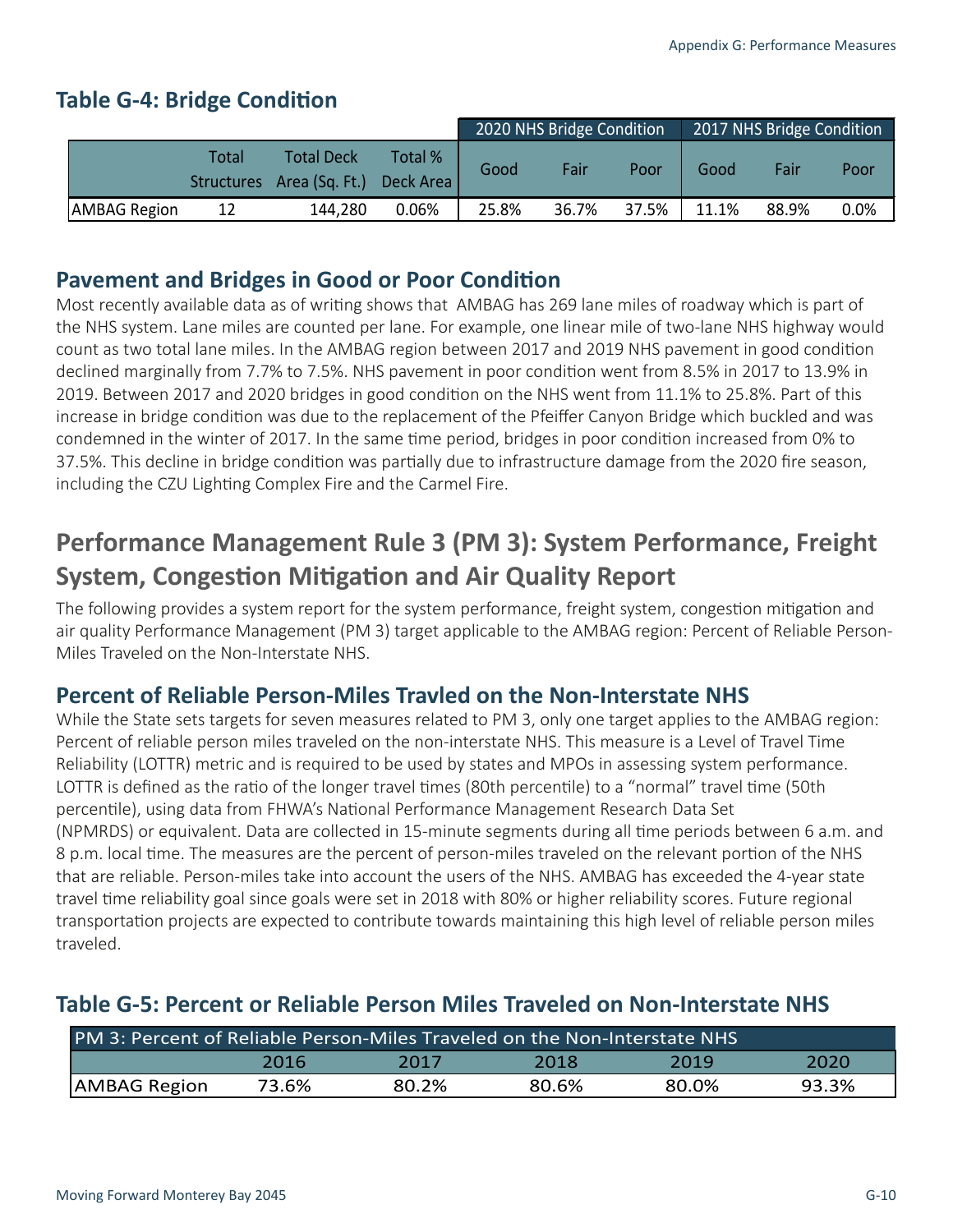

# **Figure G-3: Serious Injuries**



# Figure G-1: Fatalities **Figure G-2: Fatalities per (100 m) VMT**



# **Figure G-4: Serious Injuries per (100 m) VMT**



# **Figure G-5: Non-Motorized Fatalites and Severe Injuries**